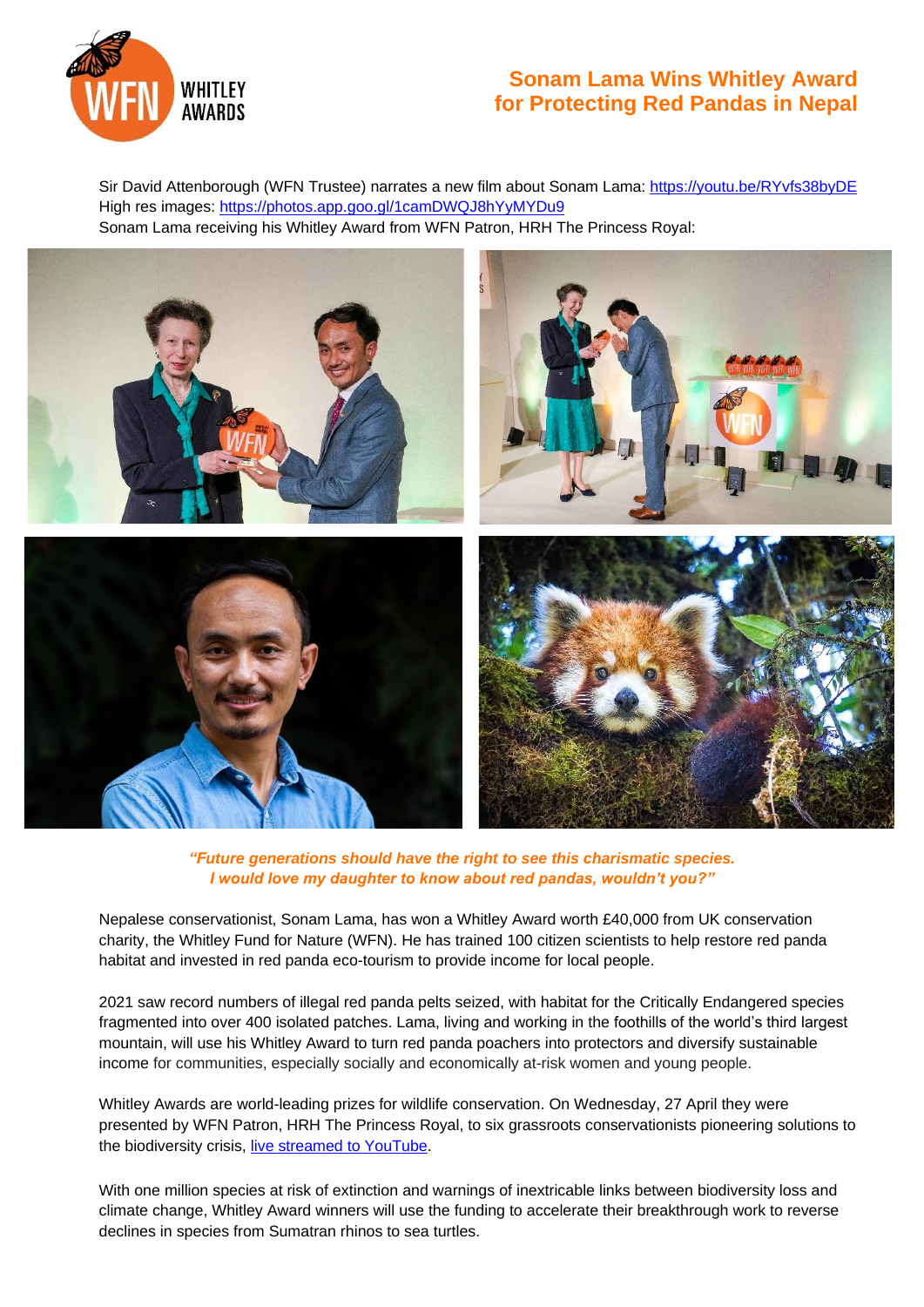This shy species was discovered 50 years before the giant panda and is considered a living fossil. Endemic to eastern Himalayan broadleaf forests, with thick bamboo understories and consistently cool temperatures, red pandas are indicators of ecosystem health.

However, COVID-19 caused a surge in poaching with 37 pelts confiscated from the black market in 2021. Estimates suggest that 1 red panda is poached [every 10 days](https://www.youtube.com/watch?v=R3R0jDmIem8) in Nepal. Habitat loss is compounding conditions for the 10,000 adult individuals that remain, with rates of deforestation over double the national average and forest now so severely fragmented that genetic inbreeding is likely.

Lama works with th[e Red Panda Network,](https://redpandanetwork.org/) an NGO dedicated to conservation of wild red pandas. They are leading the longest-running monitoring project in the world, with 10 wild red pandas successfully GPS-collared and studied. They have restored 400 hectares of habitat around Mt. Kangchenjunga, trained over 100 citizen scientists, and supported 100 school students with Red Panda Conservation Scholarships.

Scaling up this success into new areas, Lama will use his Whitley Award to diversify income sources for communities, particularly women and young people, through forest conservation nurseries and restoration to create a wildlife corridor that connects habitat for red pandas. He will also establish community-led antipoaching patrols and awareness-raising campaigns. Poised to expand, Lama's project has great potential for replication in other range countries.

## *"The goal of the project is red panda conservation but it is equally important to address the livelihood needs of communities."*